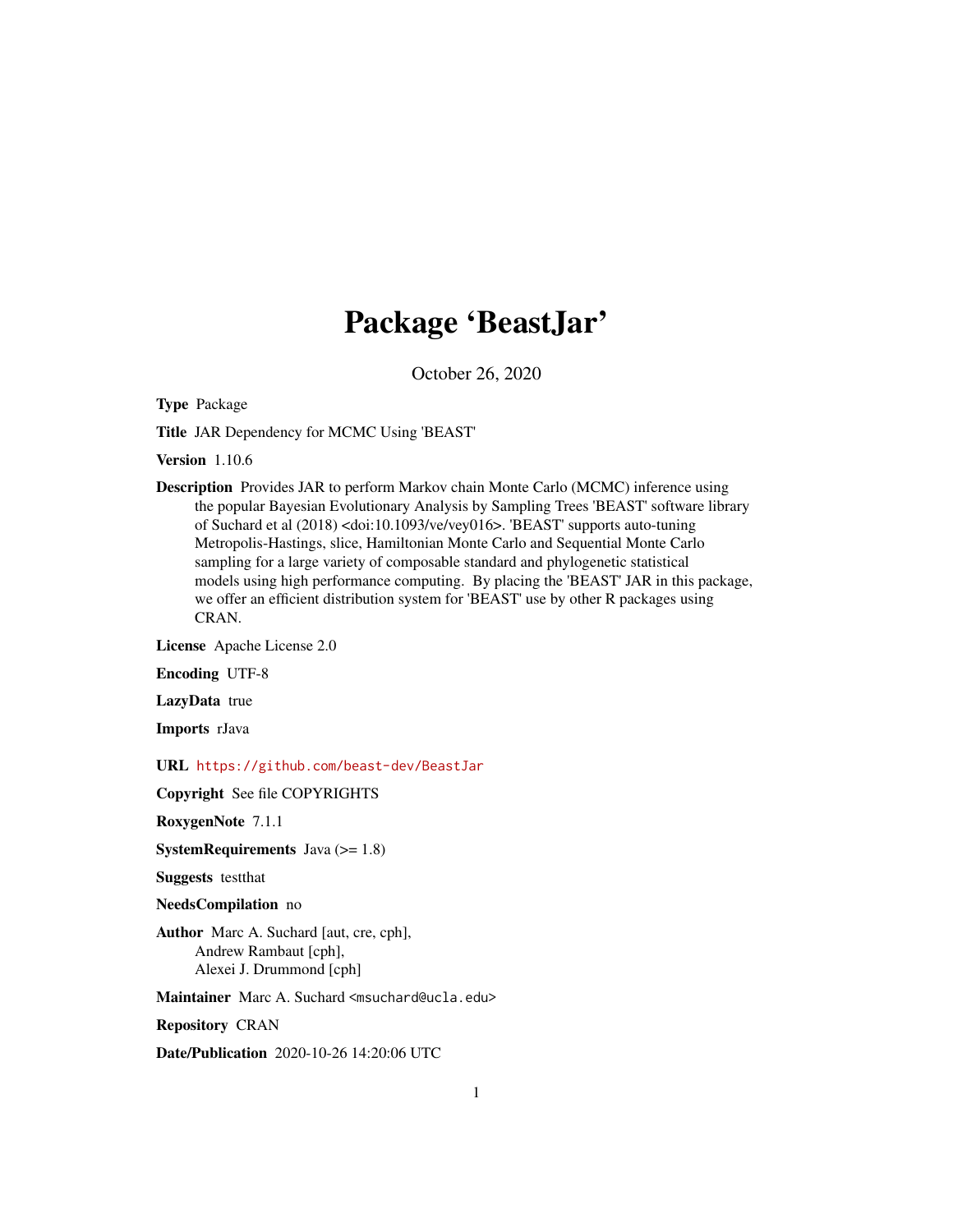### <span id="page-1-0"></span>R topics documented:

| Index |  |  |  |  |  |  |  |  |  |  |  |  |  |  |  |  |  |
|-------|--|--|--|--|--|--|--|--|--|--|--|--|--|--|--|--|--|

```
BeastJar BeastJar
```
#### Description

Convenient packaging of the Bayesian Evolutionary Analysis Sampling Trees (BEAST) software package to facilitate Markov chain Monte Carlo sampling techniques including Hamiltonian Monte Carlo, bouncy particle sampling and zig-zag sampling.

#### Examples

```
# Example MCMC simulation using BEAST
#
# This function generates a Markov chain to sample from a simple normal distribution.
# It uses a random walk Metropolis kernel that is auto-tuning.
if (supportsJava8()) {
 # Set seed
 seed <-123rJava::J("dr.math.MathUtils")$setSeed(rJava::.jlong(seed));
 # Set up simple model - Normal(mean = 1, sd = 2)
 mean <-1; sd <-2distribution <- rJava::.jnew("dr.math.distributions.NormalDistribution",
                                as.numeric(mean), as.numeric(sd))
 model <- rJava::.jnew("dr.inference.distribution.DistributionLikelihood",
                     rJava::.jcast(distribution, "dr.math.distributions.Distribution"))
 parameter <- rJava::.jnew("dr.inference.model.Parameter$Default", "p", 1.0,
                            as.numeric(-1.0 / 0.0), as.numeric(1.0 / 0.0))
 model$addData(parameter)
 # Construct posterior
 dummy <- rJava::.jnew("dr.inference.model.DefaultModel",
                        rJava::.jcast(parameter, "dr.inference.model.Parameter"))
 joint <- rJava::.jnew("java.util.ArrayList")
  joint$add(rJava::.jcast(model, "dr.inference.model.Likelihood"))
 joint$add(rJava::.jcast(dummy, "dr.inference.model.Likelihood"))
 joint <- rJava::new(rJava::J("dr.inference.model.CompoundLikelihood"), joint)
 # Specify auto-adapting random-walk Metropolis-Hastings transition kernel
 operator <- rJava::.jnew("dr.inference.operators.RandomWalkOperator",
                           rJava::.jcast(parameter, "dr.inference.model.Parameter"),
```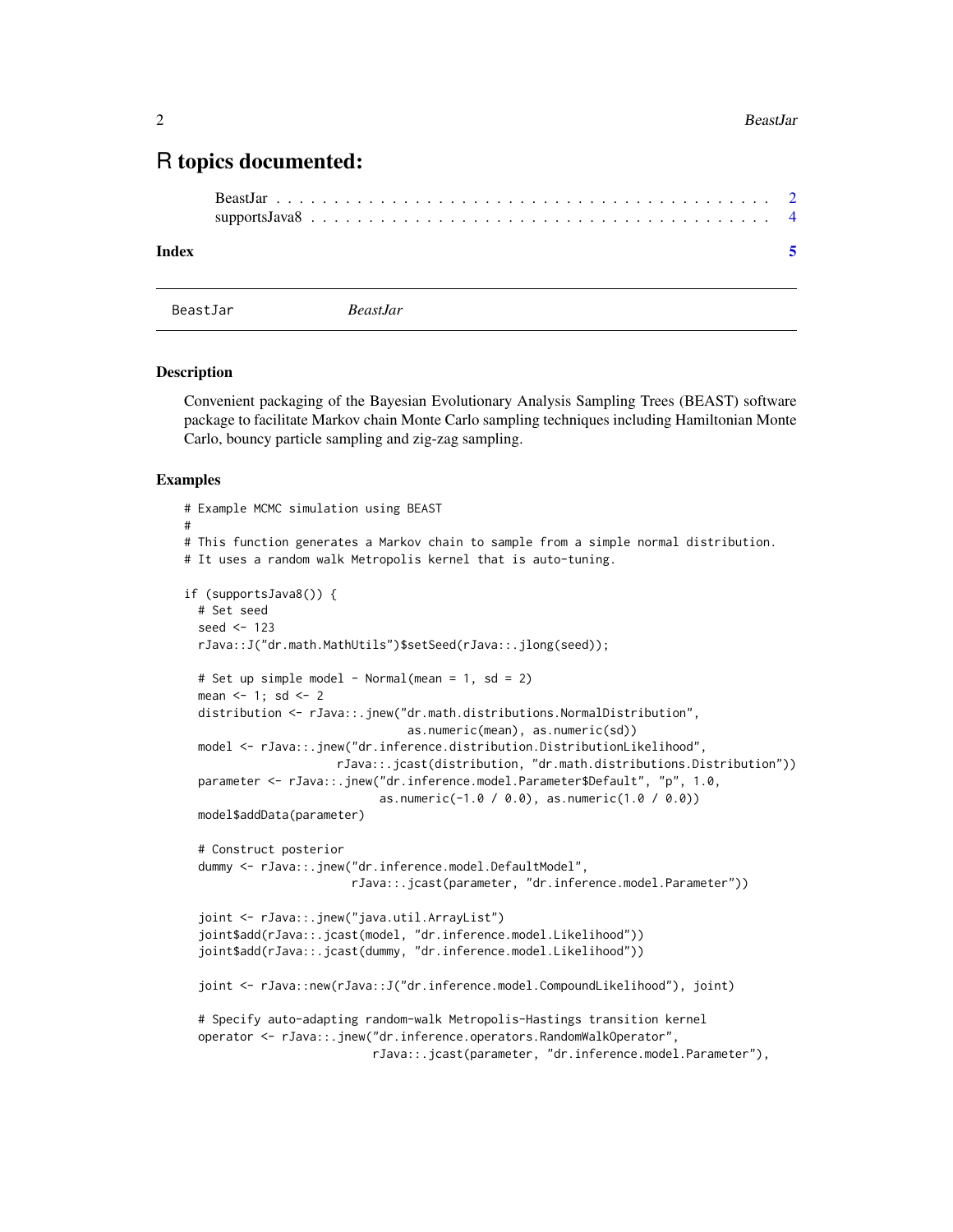```
0.75,
                         rJava::J(
                           "dr.inference.operators.RandomWalkOperator"
                         )$BoundaryCondition$reflecting,
                         1.0,
                         rJava::J("dr.inference.operators.AdaptationMode")$DEFAULT
)
schedule <- rJava::.jnew("dr.inference.operators.SimpleOperatorSchedule",
                         as.integer(1000), as.numeric(0.0))
schedule$addOperator(operator)
# Set up what features of posterior to log
subSampleFrequency <- 100
memoryFormatter <- rJava::.jnew("dr.inference.loggers.ArrayLogFormatter", FALSE)
memoryLogger <-
  rJava::.jnew("dr.inference.loggers.MCLogger",
               rJava::.jcast(memoryFormatter, "dr.inference.loggers.LogFormatter"),
               rJava::.jlong(subSampleFrequency), FALSE)
memoryLogger$add(parameter)
# Execute MCMC
mcmc <- rJava::.jnew("dr.inference.mcmc.MCMC", "mcmc1")
mcmc$setShowOperatorAnalysis(FALSE)
chainLength <- 100000
mcmcOptions <- rJava::.jnew("dr.inference.mcmc.MCMCOptions",
                            rJava::.jlong(chainLength),
                            rJava::.jlong(10),
                            as.integer(1),
                            as.numeric(0.1),
                            TRUE,
                            rJava::.jlong(chainLength/100),
                            as.numeric(0.234),
                            FALSE,
                            as.numeric(1.0))
mcmc$init(mcmcOptions,
          joint,
          schedule,
         rJava::.jarray(memoryLogger, contents.class = "dr.inference.loggers.Logger"))
mcmc$run()
# Summarize logged posterior quantities
traces <- memoryFormatter$getTraces()
trace <- traces$get(as.integer(1))
obj <- trace$getValues(as.integer(0),
                       as.integer(trace$getValueCount()))
```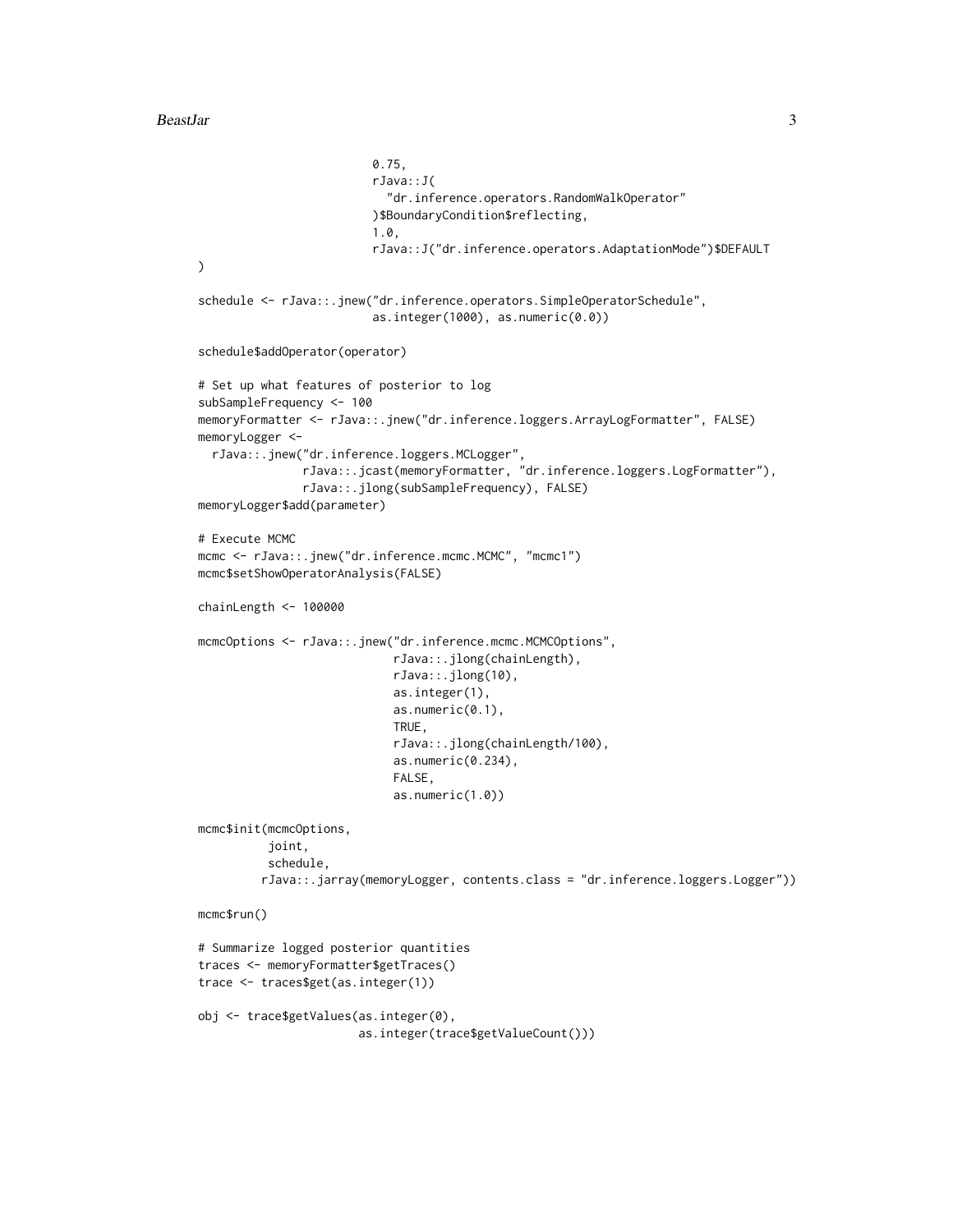```
sample <- rJava::J("dr.inference.trace.Trace")$toArray(obj)
 outputStream <- rJava::.jnew("java.io.ByteArrayOutputStream")
 printStream <- rJava::.jnew("java.io.PrintStream",
                             rJava::.jcast(outputStream, "java.io.OutputStream"))
 rJava::J("dr.inference.operators.OperatorAnalysisPrinter")$showOperatorAnalysis(
   printStream, schedule, TRUE)
 operatorAnalysisString <- outputStream$toString("UTF8")
 # Report auto-optimization information
 cat(operatorAnalysisString)
 # Report posterior quantities
 c(mean(sample), sd(sample))
}
```
supportsJava8 *Determine if Java virtual machine supports Java*

#### Description

Tests Java virtal machine (JVM) java.version system property to check if version  $\geq$ = 8.

#### Usage

```
supportsJava8()
```
#### Value

Returns TRUE if JVM supports Java >= 8.

#### Examples

supportsJava8()